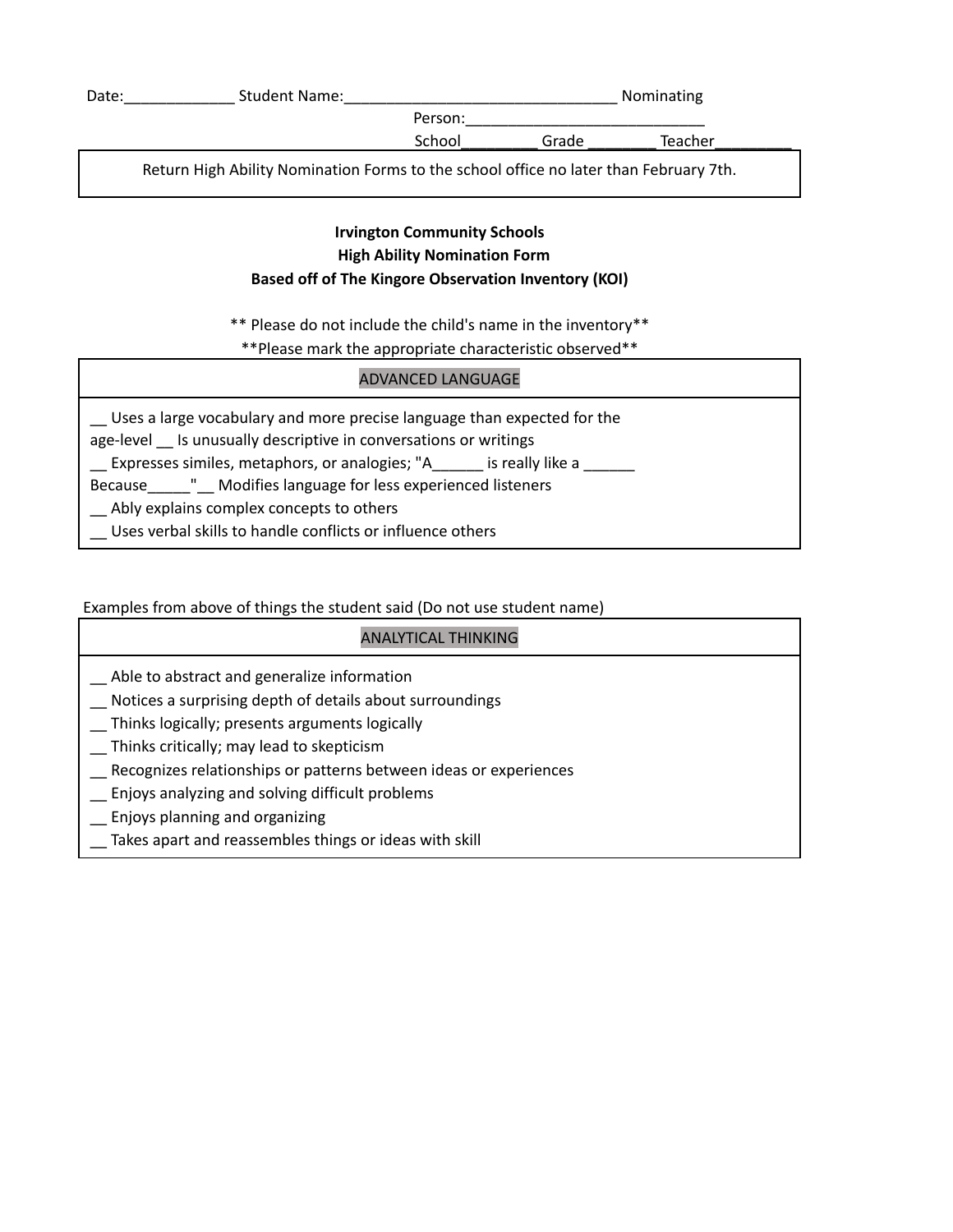Examples from above of things the student said (Do not use student name)

## MEANING MOTIVATION \_\_ Is philosophical \_\_ Has a questioning attitude; asks intellectual questions about complex topics \_\_ Generates multiple new ideas and solutions to problems; ingenious \_\_ Demonstrates in-depth information in areas beyond age-expectations \_\_ Remembers (may retell an experience, story, or video almost verbatim) \_\_ Displays high levels of task commitment and energy when pursuing interests \_\_ Eager to do things differently; independent Asks surprisingly intellectual questions

Examples from above of things the student said (Do not use student name)

#### PERSPECTIVE

- \_\_ Explains another's point of view
- \_\_ Approaches problems from an unusual perspective in discussions, art, writing, and
- math. Expresses past, present, and future aspects of an issue
- \_\_ Develops advanced or unique graphic products and patterns
- \_\_ Appreciates the beauty and value of things
- Adds interesting details to enhance products

#### Examples from above of things the student said (Do not use student name)

#### SENSE OF HUMOR

- Says or does something indicating a sense of humor beyond the age-level
- expectations\_\_ Uses humor to gain approval of others
- \_\_ Catches an adult's subtle humor
- \_\_ Uses figurative language and puns for humorous effect
- \_\_ Uses humor that may be absurd or far-out
- Develops humorous ideas to an extreme